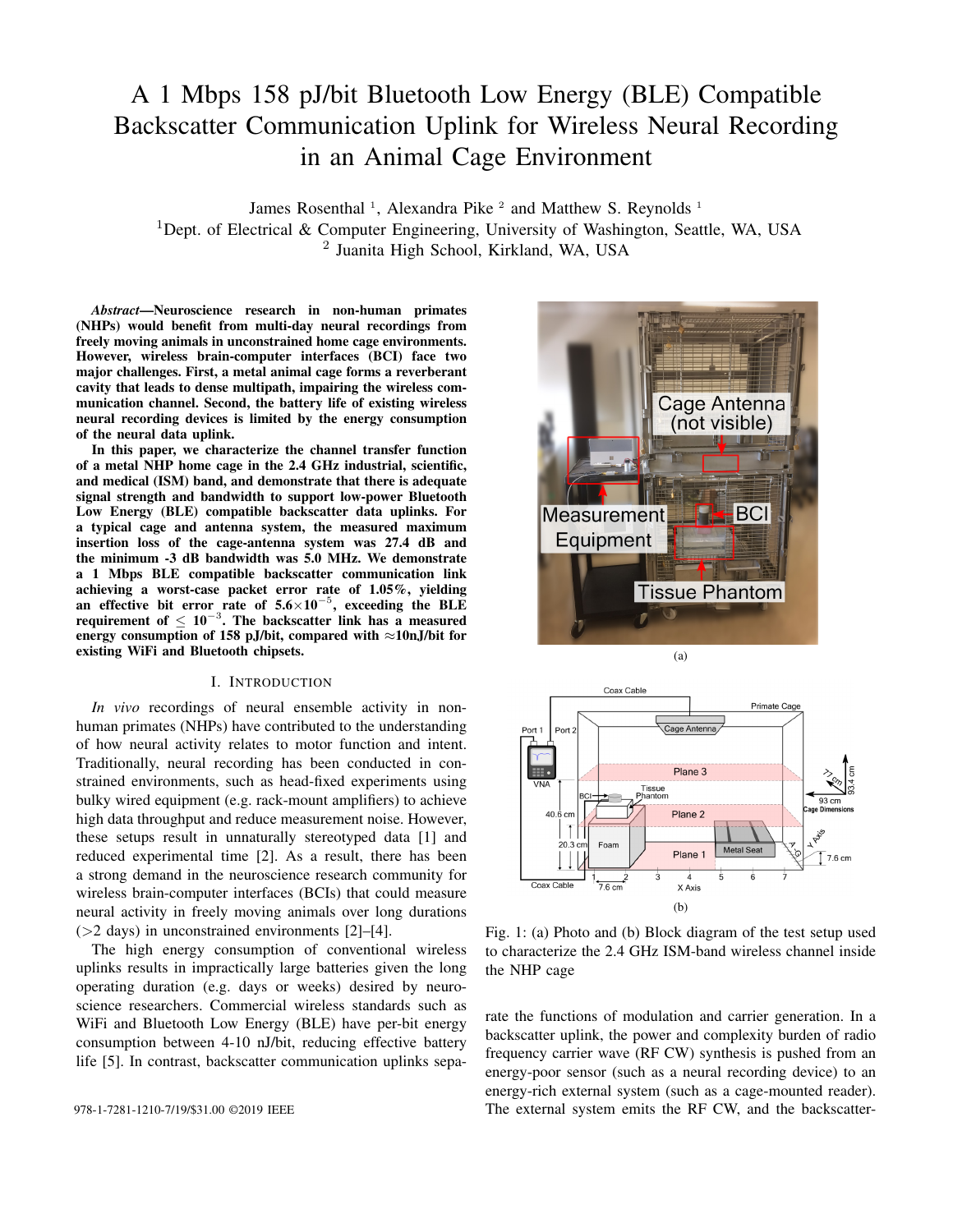

Fig. 2: (a) Drawing (b) Photo of the NeuroDisc BCI (c) Photo of the commercial off the shelf (COTS) cage antenna

based device then modulates the impedance presented to its antenna to selectively reflect the incident CW back to the external system. This process enables the backscatter-based device to generate ASK, FSK, PSK, or QAM signals [6], [7].

Two constraints have limited the use of backscatter uplinks in prior neural recording devices. The first constraint is that backscatter uplinks require round-trip paths, making them significantly more susceptible to multipath fading, such as in the reverberant cavity environment of a metal animal cage [8]. The second constraint is that backscatter uplinks have traditionally required custom receiver (reader) solutions, making them difficult to integrate into existing research infrastructure. While recent work has developed backscatter systems that are compatible with standard protocols, such as BLE [5] and WiFI (IEEE 802.11) [9], none have yet explored whether such compatible backscatter systems could successfully uplink biotelemetry from inside a metal animal cage.

To address these constraints, we present a backscatter uplink operating in the 2.4 GHz industrial, scientific, and medical (ISM) band that is compatible with unmodified BLE receivers (e.g. smartphones, tablets, PCs). This uplink has an analog communication energy efficiency of 158 pJ/bit, and can operate with  $\langle 1\%$  packet error rate (PER) inside a reverberant metal cage environment. This research expands upon prior work in backscatter neural telemetry [8], [10]. This paper also extends prior work in the performance of RFID backscatter links in reverberation chambers [11], [12]. To the authors' knowledge, it presents the first investigation of channel transfer functions (CTFs) inside an NHP cage within the 2.4 GHz ISM band and the first demonstration of a BLE compatible backscatter system operating in a cage environment.



Fig. 3: Measured return loss of the BCI antenna and the cage antenna, outside of the cage environment.

# II. 2.4 GHZ CHANNEL TRANSFER FUNCTION MEASUREMENT IN AN NHP CAGE

Measurements were conducted in the lower chamber of a standard double-height NHP cage (Fig. 1) having external dimensions of 93.4 cm  $\times$  93 cm  $\times$  77 cm (height  $\times$  width  $\times$  length). All six cage sides are made of a square metal mesh with a mean gap of 2.5 cm. A 60.7 cm  $\times$  23.4 cm polycarbonate window is inset into one cage wall, and inside the cage there is an 18 cm  $\times$  15 cm metal seat for the NHP.

In our experiments, we used the NeuroDisc BCI which consists of a 2.4 GHz BCI antenna, backscatter modulator, communications FPGA, and battery within a plastic housing (Fig. 2a). The BCI antenna was a semi-custom design consisting of a circular, 5.5 cm diameter, two-layer FR-4 PCB with 1.6 mm dielectric thickness and  $30\mu$  copper trace thickness. The top side of the BCI antenna PCB contained a centered, circularly shaped ground plane and a Tagolas Inc. WLP.2450 ceramic patch element with dimensions 2.5 cm  $\times$  2.5 cm  $\times$  0.4 cm. The bottom side of the PCB contained a balun transformer and a UMC coaxial connector. The measured return loss of this antenna is plotted in Fig. 3. The BCI antenna was connected to port 1 of a Keysight FieldFox Vector Network Analyzer (VNA) with a coaxial cable and placed on top of a tissue phantom inside the cage. The tissue phantom consisted of a 41.8 cm  $\times$  27.8 cm  $\times$  16.5 cm plastic container filled with 7 L of tissue-equivalent saline solution (0.91 g NaCl per liter of distilled water) to approximate the body of an average juvenile male rhesus macaque.

The cage antenna was affixed on the inside of the mesh wall separating upper and lower chambers of the NHP, as shown in Fig. 1. An L-Com Inc. 2.4 GHz 8 dBi right-hand circularly polarized (RHCP) patch antenna (Fig. 2c) selected for the cage antenna was connected to port 2 of the VNA. Circular polarization was employed to reduce polarization mismatch since an NHP may position itself in any orientation relative to the cage antenna. The cage antenna has overall dimensions of 2.3 cm  $\times$  11.6 cm  $\times$  11.6 cm.

Measurements were made at a total of 126 total locations across 3 measurement planes: 28 locations on Plane 1, 49 locations on Plane 2, and 49 locations on Plane 3. The grid spacing was 7.6 cm, with the x-axis labelled A through G and the y-axis labelled 1-7. The vertical spacing was 20.3 cm, labelled Measurement Plane 1, Plane 2, and Plane 3. Columns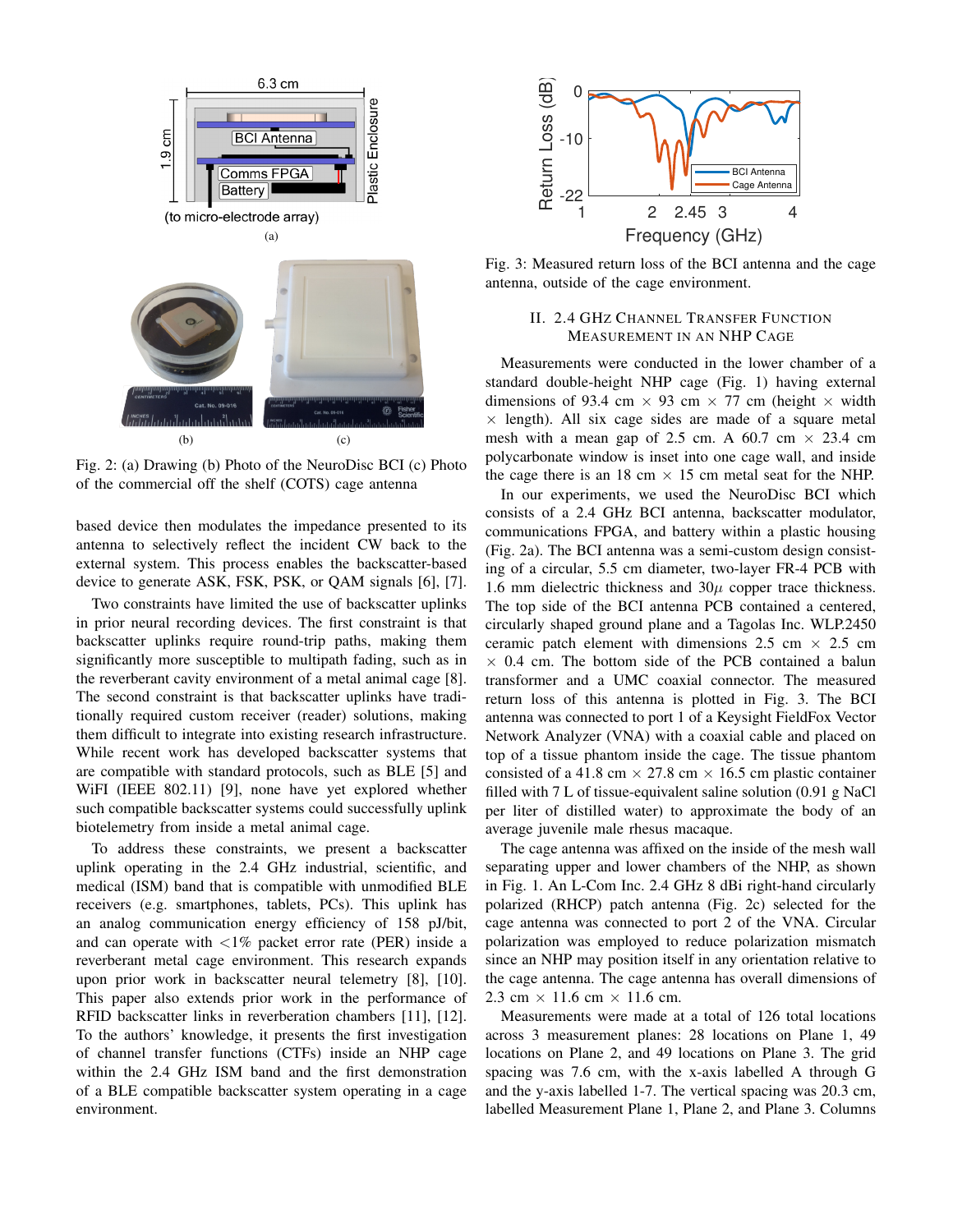TABLE I: CTF measurements summary

|                                    | <b>Measurement Plane</b> |         |         |
|------------------------------------|--------------------------|---------|---------|
|                                    | Plane 1                  | Plane 2 | Plane 3 |
| Minimum Usable BW (MHz)            | 12.1                     | 5.0     | 8.1     |
| Mean Usable BW (MHz)               | 33.3                     | 30.6    | 28.7    |
| <b>Maximum Insertion Loss (dB)</b> | 26.0                     | 27.4    | 27.4    |
| <b>Mean Insertion Loss (dB)</b>    | 19.4                     | 170     | 8.8     |

5-7 on the bottom measurement plane (Plane 1) were unusable due to the NHP bench height. A 2-port VNA calibration, including all cables, was performed to move the reference plane to the antenna ports. The cables were dressed to the cage walls to minimize their influence on the measurements.

#### *A. Experimental Results*

The measured insertion loss and "usable bandwidth" (3 dB bandwidth) are presented in the heatmaps and histograms of Figs. 5, 6, and 7, as summarized in Table I. The widest usable bandwidths and best case insertion loss occurred on Measurement Plane 3, and positions near the middle of the cage tended to have wider usable bandwidths and lower maximum insertion losses compared to positions at the edges of the cage. The minimum usable bandwidth across all 126 locations was 5.0 MHz, with means of 33 MHz, 30.6 MHz, and 28.7 MHz on Measurement Plane 1, 2, and 3, respectively. The maximum insertion loss across all 126 locations was 27.4 dB, with means of 19.4 dB, 17.0 dB, and 8.8 dB on Measurement Plane 1, 2, and 3, respectively.

# *B. Discussion of CTF Measurements*

The insertion loss and usable bandwidth data reveal a dense multipath environment inside the NHP cage. The results show that the widest bandwidth and minimum insertion losses occurred in the area directly underneath the receiving antenna, with the narrowest bandwidths and maximum losses near the outside corners. These measurements in the 2.4 GHz ISM band show slightly improved channels compared to measurements previously taken in the same NHP cage in the 915 MHz ISM band [8]. These measurements suggest that it is essential for system designers to consider the deep nulls that result when designing a communication system to operate inside of the cavity formed by an animal cage. For this work we chose to use BLE advertising packets that use 1 MHz bandwidth communication channels with frequency diversity provided by the three distinct advertising channels. In the case of BLE uplinks, deep nulls due to multipath interference can be mitigated by leveraging the frequency diversity between the three advertising channels prescribed by the BLE standard and/or dynamically changing the center frequency of the external carrier wave and the relative subcarrier frequency deviations. For other communication standards, channel equalization techniques could be employed at the cost of greater complexity and higher overall system power consumption.



Fig. 4: (a) Overview of the BLE advertising packet structure with the custom packet counter (b) Placement of FSK signal within a BLE advertising channel

#### III. COMMUNICATION SYSTEM TESTING

#### *A. BLE Advertising Requirements*

The BLE standard is well suited for unidirectional backscatter uplinks because the BLE protocol supports an "Advertising" mode where devices broadcast data packets without being required to receive. The physical-layer communication protocol is defined in the BLE v4.0 specification and requires that data be transmitted at 1.0 Msymbol/sec on one of three advertising channels (CH37 at 2.402 GHz, CH38 at 2.426 GHz, and CH39 at 2.480 GHz). Data bits are modulated using frequency-shift keying modulation with frequency deviations between 185 kHz to 500 kHz. A binary 'one' is sent by shifting the FSK subcarrier above the channel's center frequency and a binary 'zero' by shifting the FSK subcarrier below the channel center, as shown in Fig. 4b. Data is formatted into advertising packets that include a 24-bit cyclic redundancy check (CRC) and channel-dependent data whitening, as specified in the BLE v4.0 specification and shown in the Fig. 4a.

#### *B. BLE Receiver System*

A BLE-compatible backscatter communication system was developed based on work presented in [10]. A Nordic Semiconductor nRF51822 Development Kit (DK) was used as the receiver. The nRF51822 is a commercially-available integrated system-on-chip for BLE applications. An SMA connector was soldered onto the nRF51822 DK to connect the cage antenna to the device; no other modifications were made to the hardware or firmware. The nRF51822 DK was programmed with Nordic Semiconductor's "nRF sniffer" BLE development firmware that allows the device to transfer data packets via USB to a PC running Wireshark, an open-source packet analyzer software package. Received BLE packets were then parsed and analyzed using Matlab 2018a software (MathWorks, Inc.). All hardware and software used for the receiver could be implemented using a commodity BLE receivers (e.g. smartphones, tablets, laptops) and open-source software platforms (e.g. Android SDK). No hardware or firmware modifications are required because the backscatter signals are fully BLE compatible.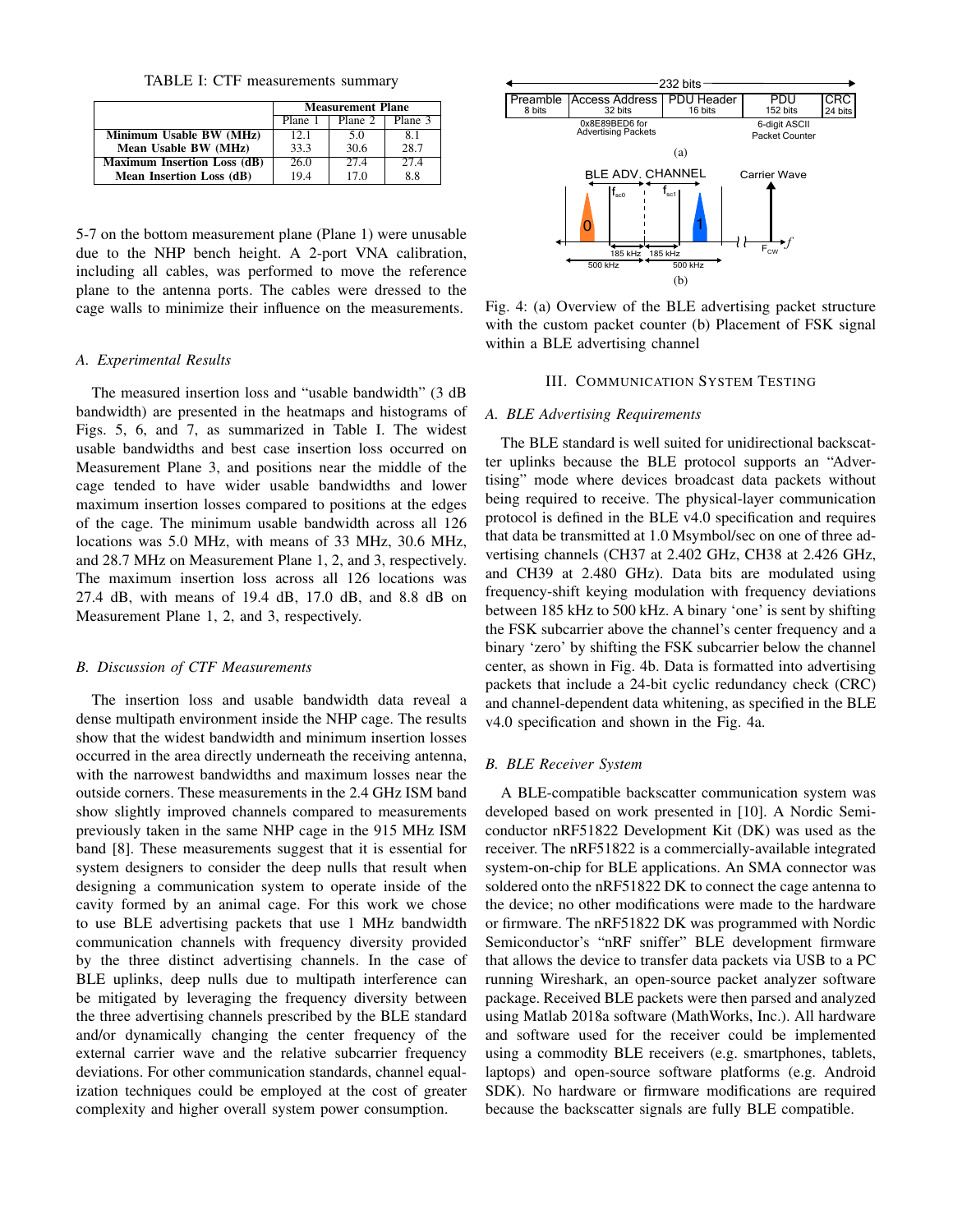

Fig. 5: Experimental results at Measurement Plane 1 showing (a) Heatmap and (b) Histogram of usable bandwidth, (c) Heatmap and (D) Histogram of maximum insertion loss. In all heatmap images, darker colors indicate worse performance.



Fig. 6: Experimental results at Measurement Plane 2 showing (a) Heatmap and (b) Histogram of usable bandwidth, (c) Heatmap and (D) Histogram of maximum insertion loss. In all heatmap images, darker colors indicate worse performance.



Fig. 7: Experimental results at Measurement Plane 3 showing (a) Heatmap and (b) Histogram of usable bandwidth, (c) Heatmap and (d) Histogram of maximum insertion loss. In all heatmap images, darker colors indicate worse performance.

#### *C. Experimental Setup*

A bistatic BLE backscatter system was set up around the NHP cage to evaluate the backscatter uplink performance, as shown in Fig. 8. A carrier wave (CW) source antenna and a BLE receiver (BLE RX) antenna were mounted to the center of the top of the cage, separated by 41 cm. Identical L-Com 2.4 GHz 8 dBi RHCP antennas were used for both the CW source and the BLE RX. The CW antenna was connected to an RF Explorer signal generator (Seeed Studio Co. Ltd.) and a PE1516 amplifier (Pasternack Enterprises, Inc.) that supplied a total CW power of +15 dBm. The NeuroDisc BCI with a BLE-compatible backscatter uplink FPGA code was then moved to various measurement locations within the cage. The NeuroDisc device was configured to transmit a packet counter

on each of the three advertising channels allocated by the BLE 4.0 specification. Packet error rate (PER) was then estimated by dividing the number of dropped packets by the total number of packets transmitted, as indicated by the packet counter (Fig. 4a). A minimum of 5800 packets were collected for each test, providing more than  $1.34 \times 10^6$  bits per measurement location. Any packet that failed a CRC check was marked as a packet error.

To evaluate the PER performance, five points were chosen on each measurement plane, and PER was measured on each of the three BLE advertising channels, for 45 total measurements. Due to the metal seat inside the cage, PER measurements were made at locations B2, F2, B4, D4, and F4 for Measurement Plane 1 while PER measurements were made at locations B2,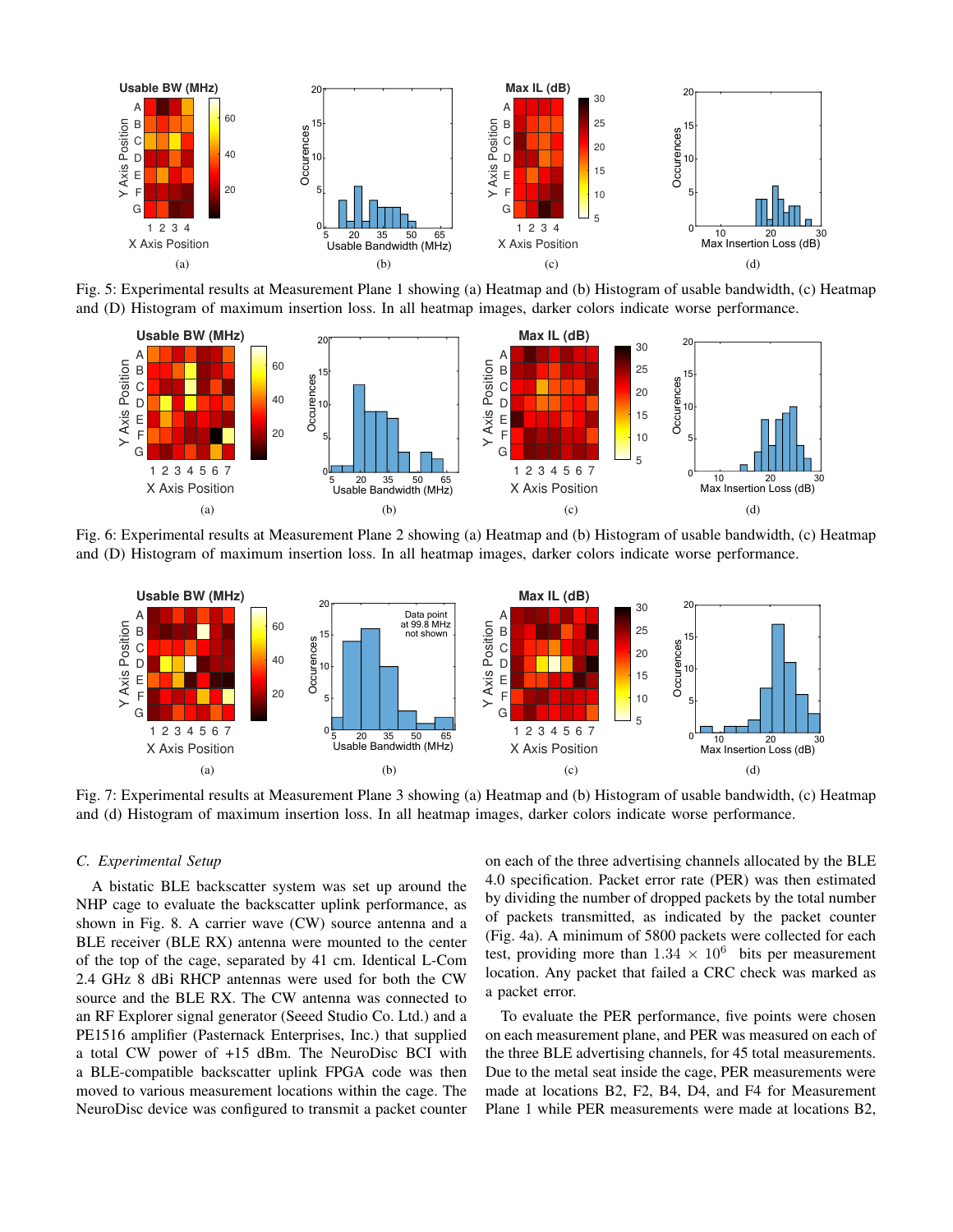

Fig. 8: Block diagram of the test setup used to characterize the wireless BLE backscatter uplink inside the NHP cage



Fig. 9: Mean BLE packet error rate (PER) measurements across all three channels for (a) Measurement Plane 1, (b) Plane 2, and (c) Plane 3 inside the NHP cage. At each measurement location, ≥5800 packets were transmitted, corresponding to a minimum of  $1.35 \times 10^6$  bits. Measurements from all planes indicate a worst-case PER of  $<1.3$  %.

#### F2, D4, B6, and F6 for Measurement Planes 2 and 3 (Fig. 8).

## *D. Experimental Results*

The PER performance of the BLE-compatible backscatter uplink is summarized in Fig. 9 and in Table II. We found Channel 39 to have the lowest PER across all testing locations; Channels 38 and 39 had less than 1% PER across all testing locations, ranging from a best case of 0.27% to a worst case of 0.92% with a mean PER of 0.58%. Channel 37 had the highest PER with a best case of 0.46%, a worst case of 1.29%, and mean of 0.80%.

TABLE II: Summary of the packet error rate (PER) measurements

|                       | <b>Measurement Plane</b> |                 |                 |  |
|-----------------------|--------------------------|-----------------|-----------------|--|
|                       | Plane 1                  | Plane 2         | Plane 3         |  |
| <b>Best-Case PER</b>  | $0.32\%$ (CH39)          | $0.27\%$ (CH39) | $0.33\%$ (CH39) |  |
| <b>Worst-Case PER</b> | 1.29% (CH37)             | 1.03% (CH37)    | 1.05% (CH37)    |  |
| Mean PER              | 0.69%                    | $0.60\%$        | 0.69%           |  |



Fig. 10: Backscattered BLE advertising packets received by an unmodified smartphone outside of the cage

Across all three advertising channels, the best- to worstcase PERs were 0.32% to 1.29%, 0.27% to 1.03%, and 0.33% to 1.05% for Measurement Planes 1, 2, and 3 respectively. Mean PERs were 0.69%, 0.60%, and 0.69% for Planes 1, 2, and 3 respectively. The NHP cage appeared to function as a chaotic cavity with no obvious pattern to where the best- and worst-case scenarios occurred. Additionally, because the wire mesh cage did not form a complete Faraday cage, we observed that an unmodified smartphone could receive the backscattered packets from outside the cage at a distance of 2-3 meters, as shown in Fig. 10.

## *E. Discussion of PER Measurements*

A PER of <1.3% across all measurement locations and all channels inside the cage demonstrate the viability of using ultra-low power BLE-compatible backscatter to uplink biotelemetry from freely moving animals in an unconstrained cage environment. If we assume that each packet error results from a single bit error, and that each error is independent, we can calculate the effective bit-error rate (BER) as

$$
BER = 1 - (1 - PER)^{\frac{1}{n}}, \t(1)
$$

where  $n$  is the number of bits per packet, in this case 232. From Eq. 1 we find the worst-case measured PER yields an effective BER of  $5.6 \times 10^{-5}$  which meets the BLE v4.0 specification requirement of BER  $\leq 10^{-3}$ .

## IV. CONCLUSION & FUTURE WORK

In this work we provide measurements of the 2.4 GHz channel transfer function inside the reverberant cavity environment of a metal NHP home cage. Measurements taken in 3 measurement planes using a calibrated VNA indicate a mean